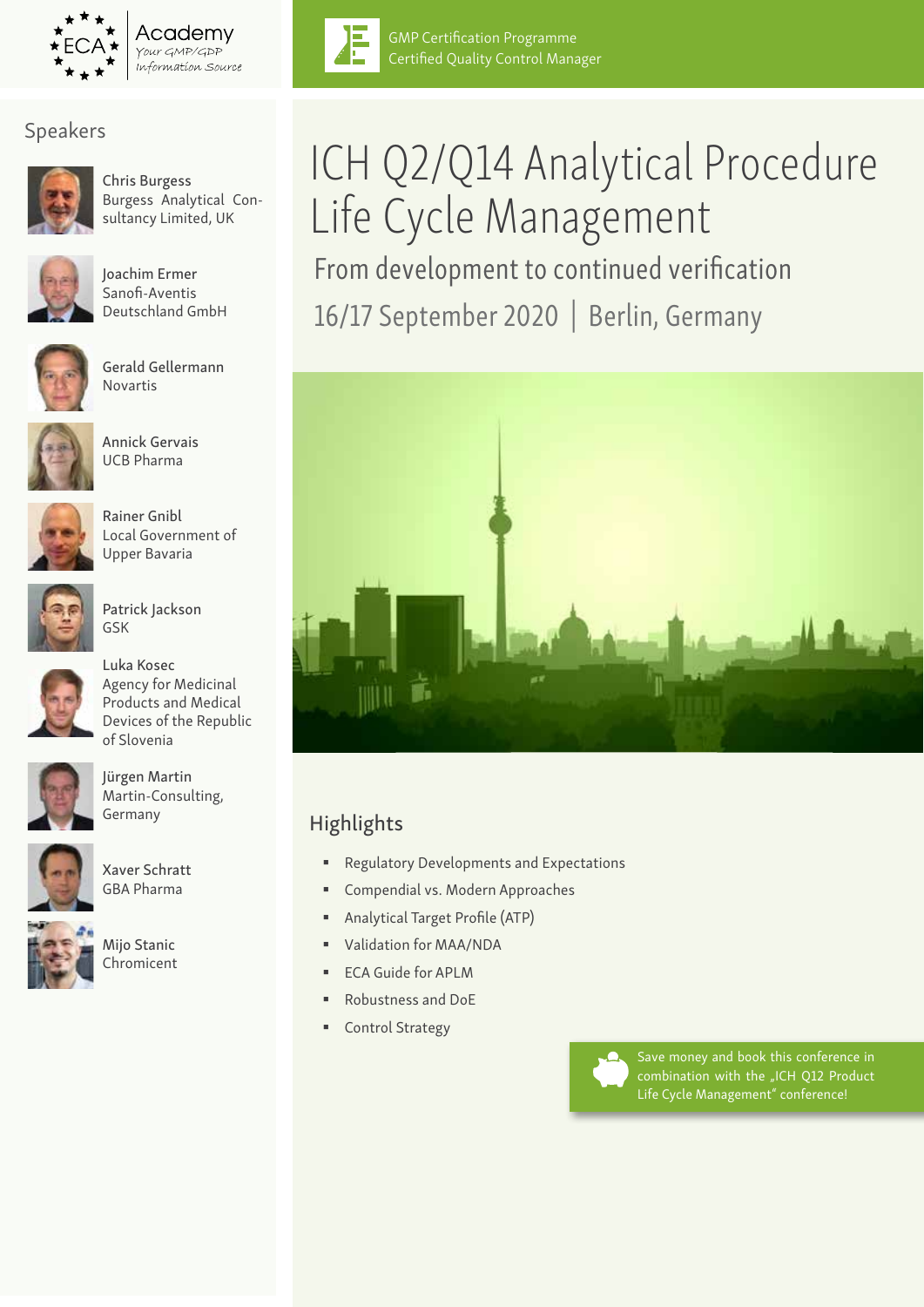# Objective

This conference provides a comprehensive overview of the new ICH Quality Guideline Q14 on Analytical Procedure Development, and the revised Q2 Guideline on Validation of Analytical Procedures. Experts from authorities, industry and contract laboratories will discuss with you the contents, their significance for practice and approaches for implementation in your company.

# Background

As early as 2018, the ICH announced that the Q2(R2)/Q14 Expert Working Group (EWG) would develop a new ICH quality guideline, ICH Q14, for the development of analytical methods and revise the ICH Q2(R1) guideline for the validation of analytical procedures. This will complement the existing ICH Q8 to Q12 guidance and the current ICH Q13 guidance for continuous manufacturing. The new Analytical Procedure Development Guideline (Q14) will then be relevant for sections S4, P4 and P5 of the CTD and should be seen together with Q8(R2) and Q11 as a supplement to the guidelines. The use of the enhanced approach to analytical procedures development and validation can contribute to resource-efficient drug development as well as submission process or facilitate changes after CMC approval. The revised Q2(R1) guideline will also be relevant for sections S4, P4 and P5 of the CTD, with an emphasis on systematic analytical development. As development and validation are linked and subsequent steps, both guidelines will be worked on by the same Expert Working Group, with a potential to combine both documents into one.

#### Q2(R1) Revision

The current O2(R1) "Guideline on Validation of Analytical Procedures: Text and Methodology" does not yet include modern analytical methods (e.g. near infrared (NIR) spectroscopy or Raman spectroscopy). This gap can lead to insufficient validation data for submissions and thus to additional official queries and thus to a delay in the approval of the application. This applies in particular to methods based on multivariate models, a category for which there is currently no guidance in ICH Q2(R1). NIR or Raman spectroscopy is often used in process control and real-time release testing (RTRT) using multivariate analytical methods. Therefore, the revision of ICH Q2(R1) will specifically serve the validation of modern analytical methods, including a discussion of statistical aspects. Common validation characteristics for methods such as NIR, nuclear magnetic resonance spectroscopy (NMR) and hyphenated techniques such as CE-MS, CE-ICP-MS, LC-NMR, GC-MS, LC-MS will also be considered.

#### Q14 Analytical Method Development Guide

As there is no ICH guideline for the development of analytical methods yet, it is often the case that applicants only report on analytical validation results and seldom present a performance evaluation with analytical development results. This makes communication with the regulatory authorities more difficult, especially when unconventional analytical methods are used (e.g. RTRT and multivariate models for process control). In addition, the lack of guidelines excludes the possibility for the applicant to provide a scientific basis for flexible regulatory approaches (e.g. Quality by Design (QbD) concept) to change analytical methods after approval.

According to ICH, the new directive is proposed to harmonise the scientific approaches to analytical process development and to provide the principles for the description of the analytical process development process. The new guideline should improve communication between industry and regulators and allow for more efficient, sound scientific and risk-based authorisation and change management for post-authorisation changes to analytical methods.

#### Issues to be addressed

Q14 Analytical Procedure Development guideline

Main technical and scientific elements, which require harmonization, include:

- Submission of analytical procedure development and related information in CTD format,
- The concept and strategy of enhanced approaches for analytical procedures,
- Performance criteria of analytical procedures,
- In line with ICH Q8 to ICH Q12, a greater understanding of analytical procedures can create the basis for more efficient, sound science and risked-based lifecycle management (e.g., using analytical QbD (AQbD) principles),
- Key elements and terminology,
- Demonstration of suitability for RTRT.

#### Q2(R1) Revision

For procedures reliant on multivariate methods the following will be addressed:

- Definition of validation characteristics applicable to multivariate methods which may differ with the area of application (e.g., identification vs. quantitation, batch vs. continuous process, dosage form assay vs. blending monitoring),
- Important method parameters (e.g., the number of latent variables) established during method development,
- Robustness which is well understood, however does not have a quantitative measure,
- Inclusion of post-approval verification and maintenance considerations as a part of the validation,
- Requirements for validation data sets.

# Target Audience

This conference is addressed to all persons from

- **Development**
- Quality Control
- **•** Quality Assurance
- Regulatory departments
- Contract labs
- **Authorities**

who are involved in the development and validation of analytical procedures or their evaluation.

# Moderator

Dr Joachim Ermer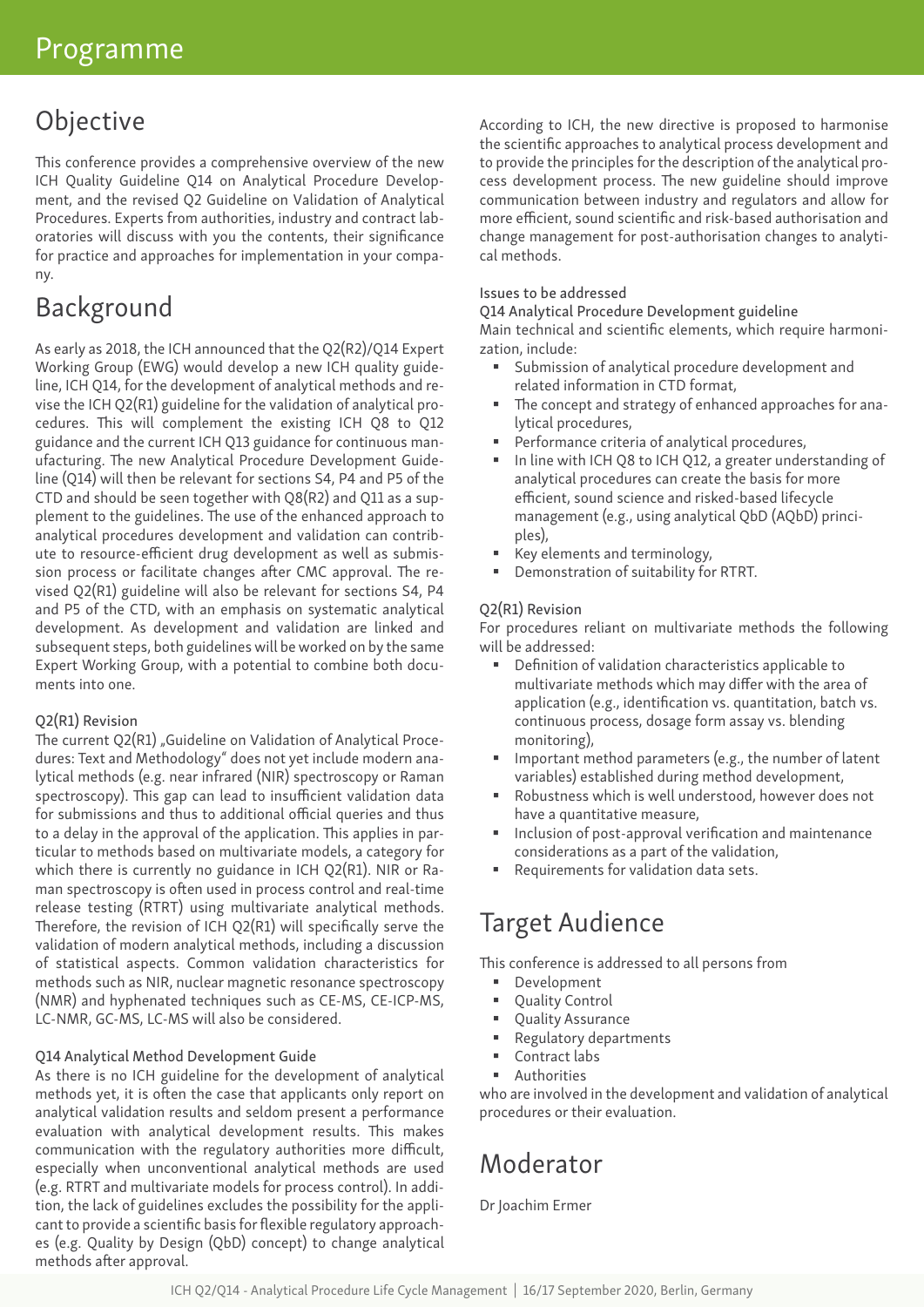# Programme

Current Status: The Revision of ICH Q2 and Development of ICH Q14

- Important gaps and deficiencies in current ICH Q2(R1)
- Content of the draft Guidelines Q2 / Q14
- Small step or giant leap?
- Have industry's expectations been met?

#### Description of Analytical Procedure and Validation a Regulator's View

- Development of analytical method vs validation of analytical method
- Overall control strategies

Product Life Cycle Concept from the Perspective of the Authorities -

Focus: New Approaches in Process Development/ Validation & Production Routine

- Quality by Design Lifecycle
- **Realtime Release Testing**
- Modern Process Analysis

How to establish an Analytical Target Profile (ATP) for Small Molecules

- What needs an ATP
- When to Establish ATPs
- How to Write ATPs
- How to Use/Update ATPs

#### How to establish an Analytical Target Profile (ATP) for Large Molecules

- ATP as the corner stone of the analytical procedure development strategy
- How to set up an ATP for methods applied to biologics
- Case studies

#### How Software Tools can Support QbD Method Development

- Modern Quality-by-Design approach
- Statistical concepts with experimental design plans (also referred to as Design-of-Experiments) as an efficient and fast tool for method development
- Multivariate data analysis software package Fusion QbD®
- **EXP** Chromatography simulation software DryLab®
- Workflow and examples in using software packages for method development

### The ECA APLM Guide

- The ECA Analytical Quality Control Group
- Interactions between the Groups within ECA
- Drivers for and the process of the guideline development
- Contents and structure of version 1 July 2018
- Going forward; the journey to version 2

### Verifications of Compendial Methods in Pharmaceutical QC

- Requirements for verification of compendial methods
- Verification versus validation versus analytical transfer
- Life cycle approach for compendial methods
- Design ranges for compendial methods
- **Typical verification approaches**

#### Analytical Lifecycle Management Using an Enhanced versus Traditional Approach

- ATP, DOE and MODR on a case study
- Risk based approach and patient impact considerations
- Analytical method changes post approval

#### Robustness and DoE

- **Experimental Design**
- Method Optimisation Response Surface Designs
- Robustness Testing Fractional Factorial Designs
- Ruggedness Testing Measurement Systems Analysis
- **Equivalent Testing Two One Sided Tests**

#### Validation for MAA/NDA. Planning and Execution

- Overview of relevant guidelines, pharmacopeial monographs
- ICH Q2 current version
- Practical Aspects of Method Validation (incl. examples)

#### TMU (Target Measurement Uncertainty)

- Stimuli Article by USP
- Deriving TMU from Specification

#### How to Establish an Efficient and Relevant Continued Performance Monitoring Program in Pharmaceutical Analysis

- What method performance information is available? (conformity, validity, numerical performance parameter)
- Identification of performance characteristics relevant for the analytical procedure: exploitation of available routine data
- Use of control charts
- Assay of control batches (virtual and concrete)
- The power of multiplicity: Calculation of long-term performance parameters (precisions)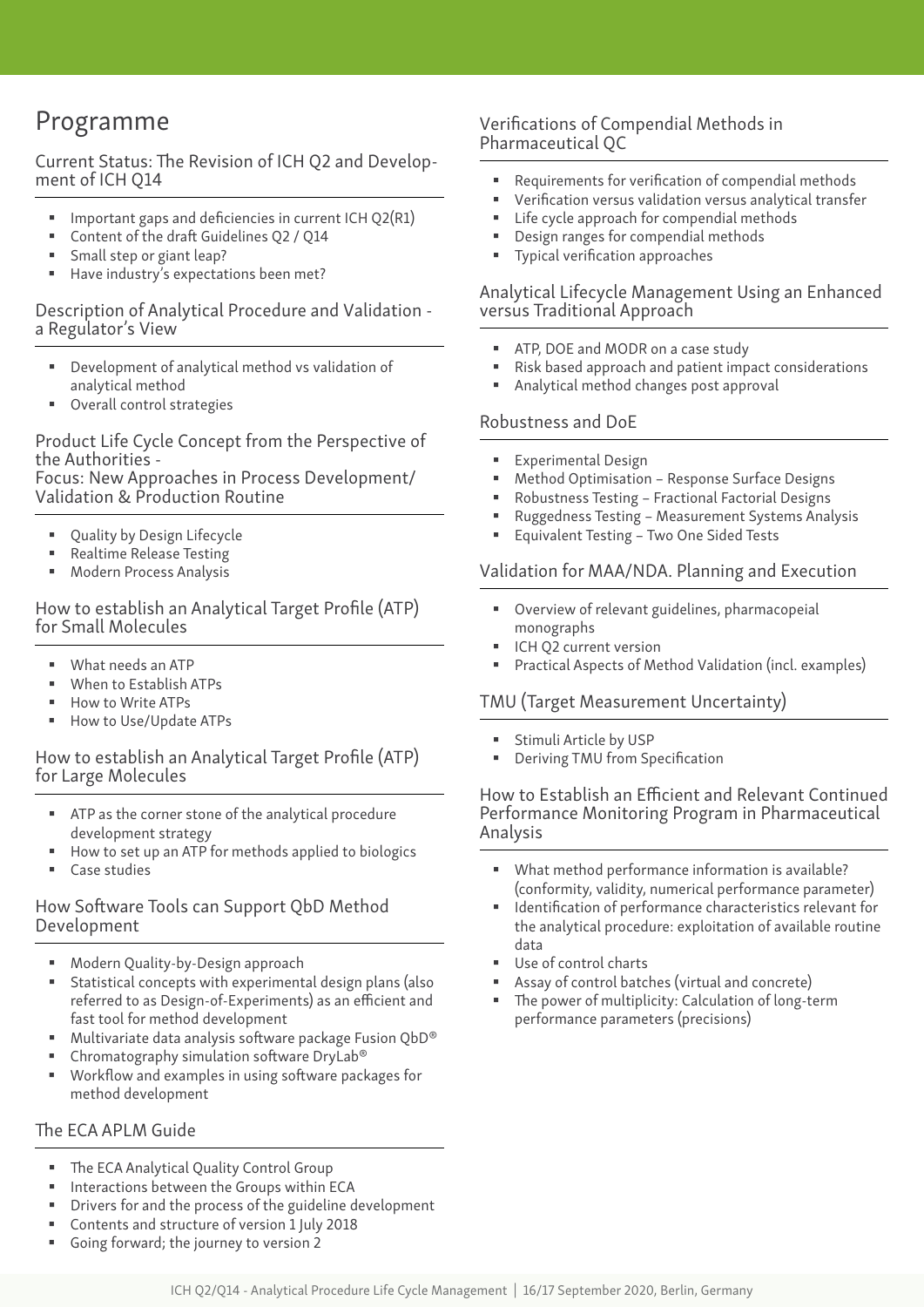# Speakers

## Speakers

#### Chris Burgess,

Burgess Analytical Consultancy Ltd, UK Chairman of the Analytical QC Group Dr Burgess is a "Qualified Person" and was a member of the European QP Association advisory board. He was appointed to the United States Pharmacopoeia's Council of Experts 2010 to 2015 and re-elected for the 2015 to 2020 cycle. In addition, he is the chairman of the ECA Analytical Quality Control Group and a member of the Executive committee of European Compliance Academy.

#### Joachim Ermer,

#### Sanofi-Aventis Deutschland GmbH Head of QC Lifecycle Management Chemistry and Global Reference Standards Coordinator

He studied biochemistry at University of Halle and has almost 30 years' experience in pharmaceutical analytics including development products, global responsibilities as Director of Analytical Processes and Technology, and Head of Quality Control. He is member of the USP Analytical Procedure Lifecycle Expert Panel and of the EFPIA support team for the update/establishment of ICH Q2/Q14.

#### Gerald Gellermann,

#### Novartis, Analytical Lead

Gerald currently works as Analytical Lead at Novartis Biologics Development. Prior to joining Novartis he gained professional experience during his time at Roche from 2008 to 2015 in CMC and analytical method development. Before joining Roche he was working at Abbott in neuroscience research and later in the diagnostic division. Gerald is currently the Novartis representative in the EFPIA analytical workstream supporting ICH Q2 and Q14.

#### Annick Gervais,

#### UCB Pharma, Head of Analytical Development Sciences for Biologicals

Annick is a chemical engineer by education and has a PhD from University Louis Pasteur, Strasbourg (France). She has more than 24 years of experience on biotech products working in analytical and process development of recombinant proteins.

#### Rainer Gnibl,

#### Local Government of Upper Bavaria, GMP Inspector for EMA and local Government, Germany

Rainer is pharmacist and GMP Inspector for the District Government of Upper Bavaria and the EMA and performs GMP-inspections worldwide. Before that, he was working for the Bavarian Ministry of Environment and Health. Rainer Gnibl also holds a lectureship at the University Erlangen-Nurnberg

#### Patrick Jackson,

#### GSK, Investigator in Chemistry, Manufacturing and Controls - Analytical

Joined GSK in 2005 following the completion of his MChem at York University. Joined the Analytical Method Robustness Testing group in 2008, took over leadership of this group in 2012 and oversaw it's transition to a general AQBD support group handing on the leadership in 2016. Completed an MSc in Applied Statistics with Sheffield Hallam 2010-2013. Founded and still currently leads the Analytical Quality by Design Community in 2014.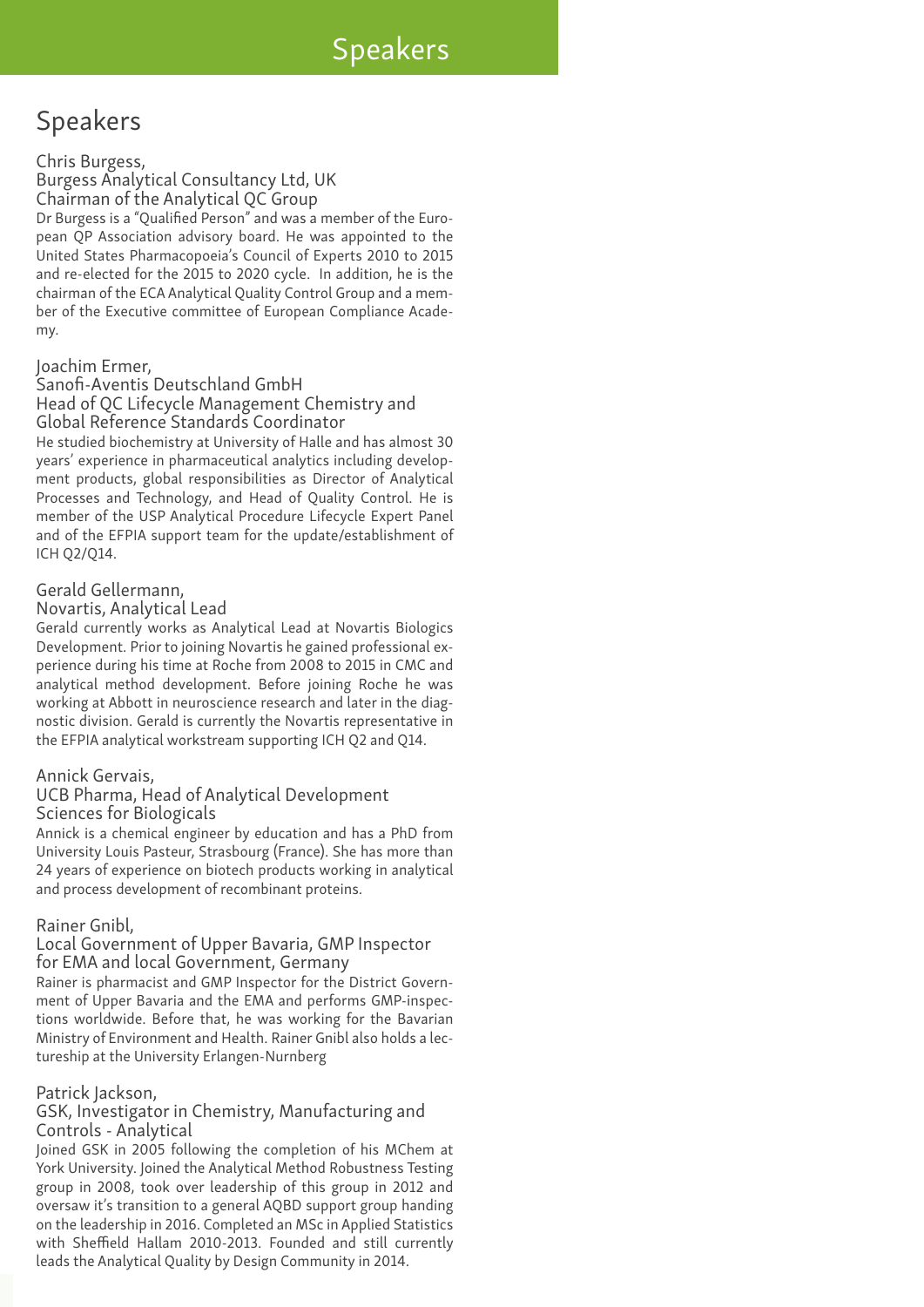#### Luka Kosec,

Agency for Medicinal Products and Medical Devices of the Republic of Slovenia, Quality Assessor Studied at the University of Ljubljana. Worked 2013- 2014 at Lek Pharmaceuticals. After a trainee in community pharmacy he joined University of Ljubljana as associate in academic research. Since 2017 he is a quality assessor at the Slovenian Agency.

#### Jürgen Martin,

#### Martin-Consulting, Germany, Consultant

Jürgen has more than 25 years of experience in pharmaceutical industry and quality control. After his education at the university of Konstanz he has held different leading positions focusing on quality control topics at Byk Gulden, Altana Pharma and Nycomed. Between 2011 and 2019 he was building up and heading the quality control of the BIPSO GmbH. Since 2019 he is operating his own consultancy and software development office. As expert in qualification, validation and tech transfer projects he is focused on chromatographic and instrumental analytical methods.

#### Xaver Schratt,

#### GBA Pharma, Special Projects

Dr Schratt studied Chemistry at the University of Bayreuth, where he specialized in HPLC and HPLC/MS. In 2005 he joined GBA Pharma (former LAT) and until 2020 he was head of department "special projects". In charge of national and international pharmaceutical companies he manages all analytical aspects of projects from preclinical stage up to phase III and post market approval. Since 2020 he is Head of Global Quality Management with focus on Data Integrity and Validation of Computerized Systems.

#### Mijo Stanic,

#### Chromicent, Technical Director/General Manager

Mijo Stanic is General Manager and Technical Director at Chromicent GmbH in Berlin, Germany, a company specialized in all stages of the lifecycle of analytical methods, particular in method development using Quality by Design tools. Mijo has more than 15 years' experience in the pharmaceutical industry in the position as Head of Analytical Development and is an expert in DryLab, Fusion QbD and Design Expert software.

### Social Event



At the end of the first course day you are cordially invited to a social event. This is an excellent opportunity to share your experiences with colleagues from other companies in a relaxed atmosphere.